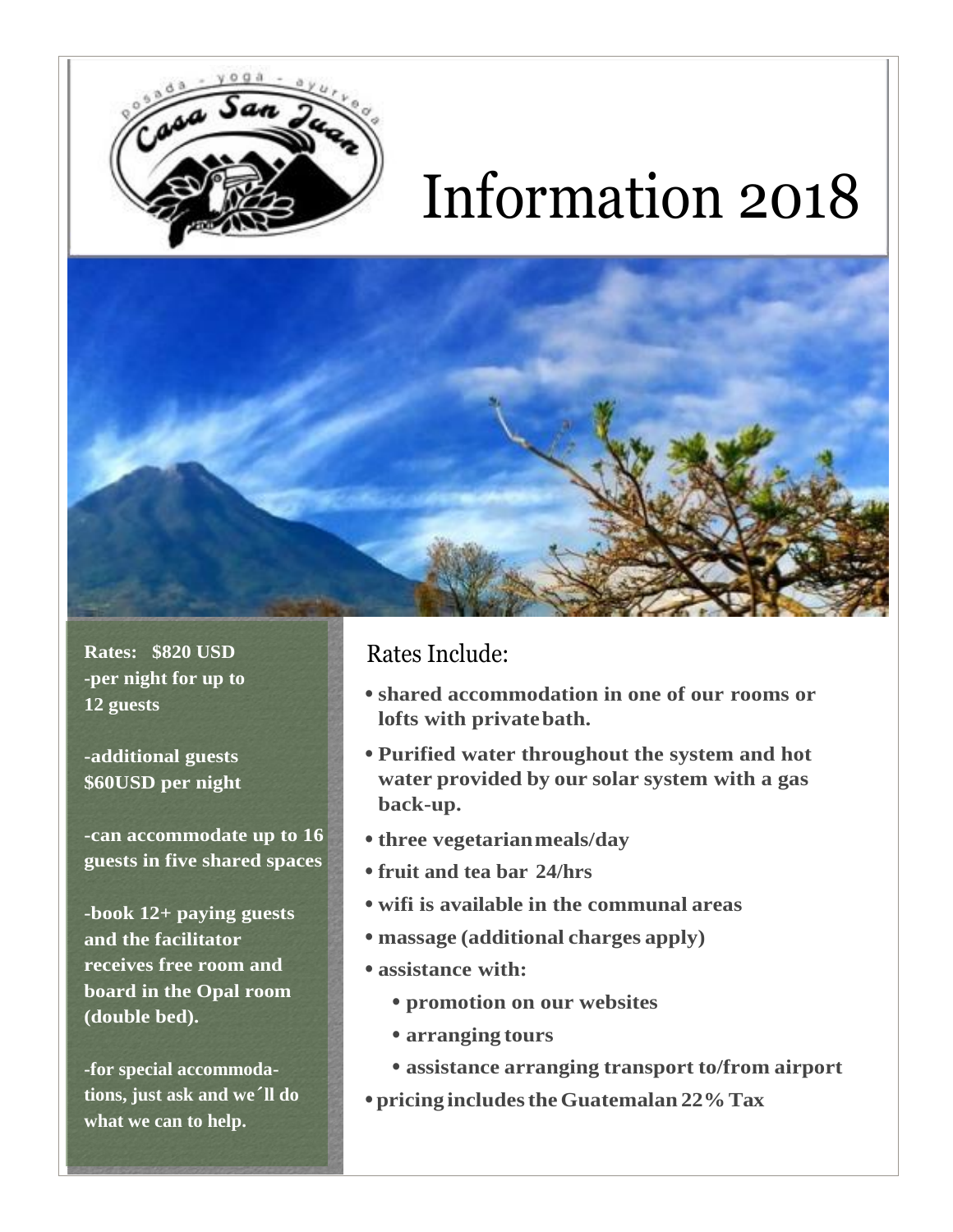



**Contact: Ginger Hooven [info@casasanjuan.com.gt](mailto:info@casasanjuan.com.gt) (502)7830-6799**

**More info: [www.casasanjuan.com.gt](http://www.casasanjuan.com.gt/)**

**Instagram: casasanjuanposada**

**Facebook: CASA SAN JUAN posada-yoga-ayurveda**



## Our Food:

- We provide organic (when available) vegetarian, Ayurvedic based meals. All water entering the house is filtered.
- Otherdietaryrequirementsmaybeaccommodatedwithadvanced notice.

## Our Rooms:

Allsixof ouruniquelydesignedroomshaveprivatebaths. Lofts have separate toilet and shower to accommodate multiple guests. All rooms have garden views. Lofts have uncovered terraces with volcano views.

## Our Spaces:

- We have multiple indoor/outdoor spaces and rooms can be set up for your group's needs.
- Indoor: Large room holds up to 24 yoga mats and opens out with floor to ceiling windows to covered patio of similar size
- Covered patio nextto fountain holds up to 8 yoga mats or comfortable seating area
- Communal living room/library has two comfortable seating areas, desk, and a table for four.
- Chef's kitchen is equipped with 3 sinks, 2 convection ovens, 8 top gas stove and 3 long counter spaces that allow for many people to be cooking, prepping, or observing. Ideal for cooking classes.
- Finally,our gardens.Wehaveahuge grassy gardenarea surrounded by beautiful flowers and exotic plants.